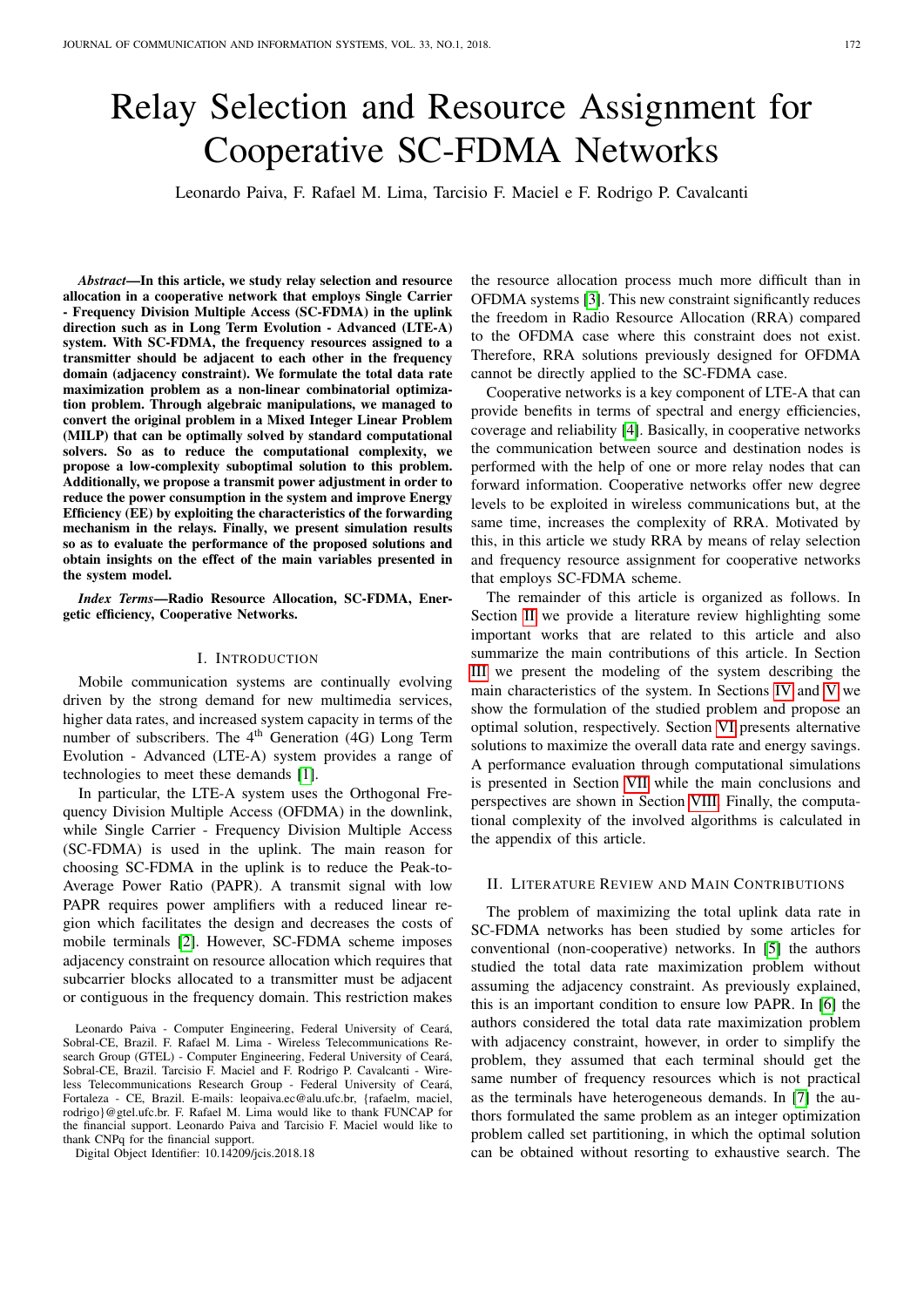correlation in the channel gain between adjacent frequency resources is exploited in [\[8\]](#page-10-2) where information about the channel coherence bandwidth is used in the proposed solution. However, the effect of the frequency domain equalization on the Signal to Noise Ratio (SNR) of the contiguous frequency blocks at the receiver is not taken into account when estimating the transmit data rate. Frequency domain equalization is needed in SC-FDMA networks in order to mitigate Inter Symbol Interference (ISI).

In [\[9\]](#page-10-3) the authors investigate the total data rate maximization problem for non-cooperative SC-FDMA networks assuming adjacency constraint and frequency domain equalization where they propose a low-complexity heuristic solution. The interested reader can see [\[10\]](#page-10-4) for a general survey on solutions to the total data rate maximization problem in uplink SC-FDMA for non-cooperative networks.

Relay selection in cooperative networks using OFDMA was studied by several works, among which we highlight [\[11\]](#page-10-5) and [\[12\]](#page-10-6). In [\[11\]](#page-10-5) the authors studied the problem of data rate maximization and assumed that relays employ the Amplifyand-Forward (AF) protocol. The authors propose two solutions with reduced computational cost. More recently, the authors in [\[12\]](#page-10-6) have addressed the problem of relay selection, subcarrier pairing, and power allocation in order to improve the system Energy Efficiency (EE). An important difference between [\[11\]](#page-10-5) and [\[12\]](#page-10-6) is that the latter assumes a more realistic model where transmission occurs with discrete data rates due to the use of Modulation and Coding Scheme (MCS).

Resource allocation for cooperative SC-FDMA networks has been studied in [\[4\]](#page-9-3), [\[13\]](#page-10-7)–[\[17\]](#page-10-8). Relay selection and frequency resource assignment have been considered in the works [\[13\]](#page-10-7), [\[14\]](#page-10-9). However, the relay selection proposed in those works is based only on path loss or distance-based mechanisms neglecting the potential of other channel state information measurements. In addition, adjacency constraint is not taken into account in the resource assignment problem.

In [\[15\]](#page-10-10) the authors investigate different alternatives for the AF protocol. However, the relaying strategies are limited to only two options: single-dedicated-relaying and single-sharedrelaying. In the first one, the information from each source node is forwarded by a distinct relay, i.e., each relay forwards information of a unique source node. In the second one, the same relay forwards information of all source nodes. The same limitations on relay selection are present in the work [\[16\]](#page-10-11). In [\[4\]](#page-9-3) the authors consider relay selection but only one source node is modeled in the system which turns the studied problem simpler. On the other hand, in [\[17\]](#page-10-8) the authors assumes multiple source nodes but all information must be forwarded by only one relay node.

In this work, we study the total data rate maximization problem in cooperative SC-FDMA networks with *multiple* source and relay nodes. Relay selection can be performed without the *limitations* assumed by previous works where the same relay can forward information of none, one or multiple source nodes. Also, frequency resource assignment should respect the resource adjacency constraint. Our main contributions are:

• Formulation of the total data rate maximization problem in

the uplink direction employing SC-FDMA scheme, assuming relay selection and frequency resource assignment. As far we know, this problem has not been previously stated in this form;

- Proposal of a method to obtain the optimal solution without resorting to exhaustive search. The formulated problem is originally non-linear and combinatorial but, through algebraic manipulations, we convert it to Mixed Integer Linear Problem (MILP) that can be solved by well-known solvers;
- Proposal of a low-complexity alternative solution to the formulated problem that presents a good performancecomplexity trade-off;
- Proposal of a transmit power adjustment in the source and relay nodes that can improve the system EE, and finally;
- Performance evaluation of the involved solution by means of computational simulations.

#### III. SYSTEM MODELING

<span id="page-1-0"></span>We consider a cooperative wireless communication system using SC-FDMA in uplink where there are  $J$  mobile terminals acting as source nodes,  $R$  relays nodes that employ the Decode-and-Forward (DF) protocol and a Base Station (BS) as the destination node. The relay model considered in this work is equivalent to the layer-2 type 1 relay in Long Term Evolution (LTE) 3rd Generation Partnership Project (3GPP) [\[18\]](#page-10-12), [\[19\]](#page-10-13) We assume  $\mathcal{J} = \{1, \dots, J\}$  as the set of available mobile terminals that intend to send information to the BS. We define  $\mathcal{R} = \{1, \dots, R\}$  as the set of relays available to forward information from mobile terminals to the BS. We define Resource Block (RB) as the minimum allocable resource in the system that is composed of  $c$  adjacent subcarriers in the frequency domain and  $t$  Orthogonal Frequency Division Multiplexing (OFDM) symbols in the time domain. In this way, we define  $\mathcal{N} = \{1, \cdots, N\}$  as the set of available RBs in the system.

As assumed in [\[20\]](#page-10-14), we consider a communication of the type Opportunistic Relaying (OR), where the direct communication between the source nodes and destination is unavailable due to severe shadowing and path loss and, therefore, the relay nodes are required to enable end-to-end communication. The SC-FDMA scheme assumed in our work is Localized Frequency Division Multiple Access (LFDMA) that is the most common assumed in the literature [\[7\]](#page-10-1)–[\[9\]](#page-10-3). This scheme imposes two constraints on resource allocation, namely: *exclusivity*, in which an RB cannot be shared among users of the same cell at the same time; and *adjacency*, where the RB assigned to each transmitting node must be adjacent in the frequency domain [\[2\]](#page-9-1)

We assume that all nodes in the system have perfect Channel State Information (CSI). The transmission in the system is organized in two phases according to the half-duplex method. In the first phase, we have the transmission of the mobile terminals (source) to the relays (hop 1). In the second phase, the relays forward the information received from the terminals to the BS (hop 2). In both phases, the SC-FDMA scheme is used and the same set of RBs,  $N$ , is reused.

We define an assignment pattern in SC-FDMA as an RB allocation where the assigned RBs are adjacent to each other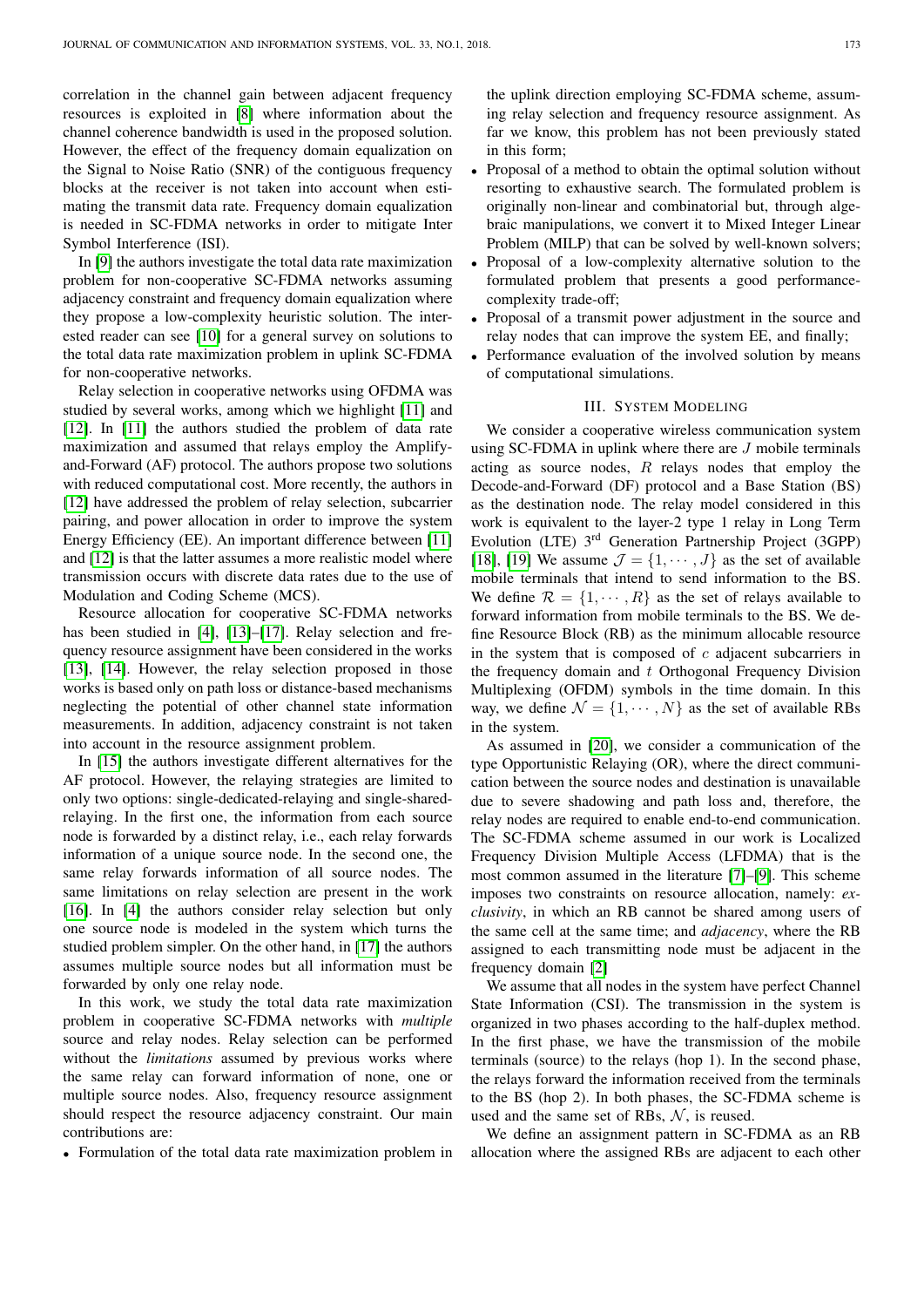in the frequency domain, i.e., an assignment that obeys the adjacency constraint. According to [\[7\]](#page-10-1), the number of possible assignment patterns to a transmitter is given by

$$
P = \frac{1}{2}N^2 + \frac{1}{2}N + 1.
$$
 (1)

We assume that  $P = \{1, \dots, P\}$  is the set of all possible assignment patterns and  $\mathcal{N}_p = \{1, \cdots, N_p\}$  is the set of all RBs that belongs to the  $p<sup>th</sup>$  assignment pattern. We model the adjacency constraint through the binary matrix, A, with dimensions  $N \times P$  consisting of the elements  $a_{n,p}$  with  $n \in \mathcal{N}$ and  $p \in \mathcal{P}$ , which assume the value 1 if RB *n* belongs to the assignment pattern  $p$ , and 0 otherwise. An example of the matrix **A** for  $N = 4$  and, consequently,  $P = 11$  is given by

<span id="page-2-2"></span>
$$
\mathbf{A} = \begin{bmatrix} 0 & 1 & 0 & 0 & 0 & 1 & 0 & 0 & 1 & 0 & 1 \\ 0 & 0 & 1 & 0 & 0 & 1 & 1 & 0 & 1 & 1 & 1 \\ 0 & 0 & 0 & 1 & 0 & 0 & 1 & 1 & 1 & 1 & 1 \\ 0 & 0 & 0 & 0 & 1 & 0 & 0 & 1 & 0 & 1 & 1 \end{bmatrix} . \tag{2}
$$

We define  $X^s$  with dimensions  $J \times P \times R$  as a binary assignment matrix in the first hop (sources  $\rightarrow$  relays), consisting of the elements  $x_{j,p,r}^f$  that assume value 1 if the mobile terminal j is transmitting with the assignment pattern  $p$  through the relay  $r$ , and 0 otherwise. Similarly, in the second hop (relays  $\rightarrow$  destination), we define the binary assignment matrix  $X^r$ with dimensions  $R \times P$  that consists of the elements  $x_{r,p}^{\text{r}}$ which assume value 1 if relay  $r$  is transmitting with the assignment pattern  $p$ , and 0 otherwise. As we will see later, some constraints must be imposed on these matrices in order to assure exclusivity and adjacency constraints.

We assume that all subcarriers in the same RB experience the same channel frequency response. Therefore, the channel frequency response of an RB is the same as the one experienced by the mid subcarrier of that RB. In addition, to ensure a low PAPR, the power is equally divided among all RBs that compose the chosen assignment pattern. So as to model the small-scale channel effects, we define  $h_{j,r,n,p}^s$  as the frequency response of the channel between terminal  $j$  and relay  $r$  in RB  $n$  that belongs to the assignment pattern  $p$  in the first hop. Similarly, in the second hop we define  $h_{r,n,p}^r$  as the frequency response of the channel between relay  $r$  and the BS in RB *n* that belongs to the assignment pattern *p*. We define  $\gamma_{j,r,n,p}^s$ as the SNR corresponding to the link between terminal  $j$  and relay r on RB  $n$  that belongs to the assignment pattern  $p$ . This variable is defined as

<span id="page-2-0"></span>
$$
\gamma_{j,r,n,p}^s = \frac{\left(\frac{P^s}{c\cdot |N_p|}\right) \cdot \alpha_{j,r}^s \cdot |h_{j,r,n,p}^s|^2}{\sigma^2},\tag{3}
$$

where  $P^s$  is the total power available at the source node and is equally distributed among all subcarriers of all RBs that compose the assignment pattern.  $|\mathcal{N}_p|$  is the cardinality of the set  $\mathcal{N}_p$ ,  $\alpha_{j,r}^s$  represents the joint effect of the path loss and shadowing of the link between the terminal  $j$  and relay  $r$  and, finally,  $\sigma^2$  is the noise power at the receiver in the bandwidth of a subcarrier. We define  $\gamma_{r,n,p}^{\rm r}$  as the SNR experienced in the link between relay  $r$  and the BS on RB  $n$  in hop 2. This SNR is given by

<span id="page-2-1"></span>
$$
\gamma_{r,n,p}^{\mathrm{r}} = \frac{\left(\frac{P^{\mathrm{r}}}{c\cdot|N_p|}\right) \cdot \alpha_r^{\mathrm{r}} \cdot |h_{r,n,p}^{\mathrm{r}}|^2}{\sigma^2},\tag{4}
$$

where  $P^r$  is the total power available in a relay node and is also equally distributed among all subcarriers of the RBs that compose the assignment pattern and  $\alpha_r^r$  represents the joint effect of the path loss and shadowing of the link between the relay and BS. As not all RBs belong to assignment pattern p, the SNRs in [\(3\)](#page-2-0) and [\(4\)](#page-2-1) are only valid for the RBs  $n$  that belong to the specific assignment pattern  $p$ .

As motivated in section [II,](#page-0-0) we assume the use of a frequency domain equalizer in the receivers (relays and BS) so as to mitigate ISI. In this work, we consider that an equalizer of the type Minimum Mean Square Error (MMSE) is used. From [\[21\]](#page-10-15), [\[22\]](#page-10-16), the effective SNR between terminal  $i$  and relay r with the assignment pattern  $p$  after the equalization process,  $\gamma_{j,p,r}^{\text{s,MMSE}}$ , is given by

$$
\gamma_{j,p,r}^{\text{sMMSE}} = \left(\frac{1}{\frac{1}{c \cdot |N_p|} \cdot c \cdot \sum_{n \in \mathcal{N}_p} \frac{\gamma_{j,r,n,p}^{\text{s}}}{\gamma_{j,r,n,p}^{\text{s}} + 1}} - 1\right)^{-1}.
$$
 (5)

Equivalently, the effective SNR between relay  $r$  and the BS with assignment pattern p,  $\gamma_{r,p}^{\text{r,MMSE}}$ , is given by

$$
\gamma_{r,p}^{\text{r,MMSE}} = \left( \frac{1}{\frac{1}{c \cdot |N_p|} \cdot c \cdot \sum_{n \in \mathcal{N}_p} \frac{\gamma_{r,n,p}^r}{\gamma_{r,n,p}^t + 1}} - 1 \right)^{-1}.
$$
 (6)

With the use of link adaptation, a terminal can transmit at different data rates according to the channel conditions, allocated power and perceived noise/interference. We assume a mapping function,  $f(\cdot)$ , which models the use of different MCS. Therefore, this function performs the mapping between the effective SNR and the discrete transmit data rates of the MCS in a given link. We assume in this study  $M$  possible MCS levels contained on set  $\mathcal{M} = \{1, \dots, M\}$ . So as to have a transmission in the  $m<sup>th</sup>$  MCS level, the experienced effective SNR of the link should be in the range of SNRs  $[\gamma^m, \gamma^{m+1})$  such that  $\gamma^{m+1} > \gamma^m$ . According to this model, the transmission on the  $m<sup>th</sup>$  MCS level can be attained with the smaller effective SNR within the SNR region, i.e.,  $\gamma^m$ . The transmit data rates on hop 1 between terminal  $j$  and relay  $r$  with assignment pattern  $p$ , and on hop 2 between relay  $r$ and the BS with assignment pattern  $p$  is given by

$$
v_{j,p,r}^{\mathrm{s}} = f(\gamma_{j,p,r}^{\mathrm{s,MMSE}}) \text{ and } v_{r,p}^{\mathrm{r}} = f(\gamma_{r,p}^{\mathrm{r,MMSE}}), \tag{7}
$$

respectively. Finally, as we assume the use of DF protocol, the end-to-end data rate in the system between terminal  $j$  and the BS is given by [\[12\]](#page-10-6)

$$
\min \bigg\{ \sum_{\forall j} \sum_{\forall p} x_{j, p, r}^s \cdot v_{j, p, r}^s ; \sum_{\forall p} x_{r, p}^r \cdot v_{r, p}^r \bigg\}.
$$
 (8)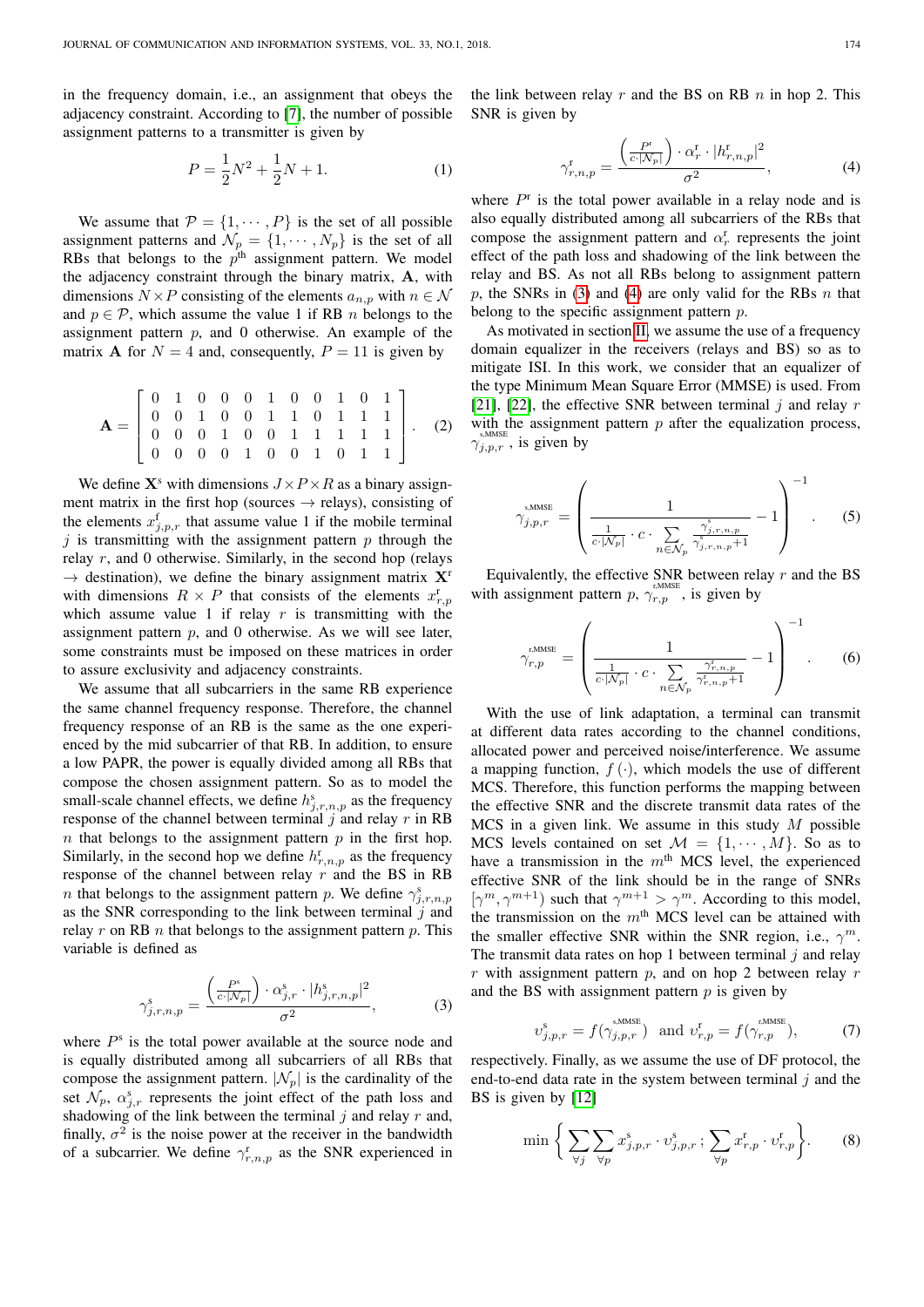## IV. PROBLEM FORMULATION

<span id="page-3-0"></span>The end-to-end data rate maximization problem is formulated in the following

<span id="page-3-3"></span>
$$
\max_{\{x_{j,p,r}^{\rm s}, x_{r,p}^{\rm r}\}} \sum_{\forall r} \min \left\{ \sum_{\forall j} \sum_{\forall p} x_{j,p,r}^{\rm s} \cdot v_{j,p,r}^{\rm s} \; ; \; \sum_{\forall p} x_{r,p}^{\rm r} \cdot v_{r,p}^{\rm r} \right\},\tag{9}
$$

subject to:

<span id="page-3-4"></span>
$$
\sum_{\forall p} \sum_{\forall r} x_{j,p,r}^s = 1, \quad \forall j \in \mathcal{J}, \tag{10}
$$

<span id="page-3-5"></span>
$$
\sum_{\forall j} \sum_{\forall p} \sum_{\forall r} x_{j, p, r}^{s} \cdot a_{n, p} = 1 \quad \forall n \in \mathcal{N}, \tag{11}
$$

<span id="page-3-6"></span>
$$
\sum_{\forall p} x_{r,p}^r = 1 \quad \forall r \in \mathcal{R}, \tag{12}
$$

<span id="page-3-7"></span>
$$
\sum_{\forall r} \sum_{\forall p} x_{r,p}^r \cdot a_{n,p} = 1 \quad \forall n \in \mathcal{N}.
$$
 (13)

The objective function [\(9\)](#page-3-3) consists of the total system data rate that corresponds to the sum of the data rates sent by the R relays. The constraint [\(10\)](#page-3-4) ensures that each mobile terminal in hop 1 should be associated with only one assignment pattern  $p$ and be connected to a single relay  $r$ . Note that the first column of the assignment matrix in [\(2\)](#page-2-2) corresponds to the assignment of no RB. The resource exclusivity constraint is assured by constraint [\(11\)](#page-3-5). Constraint [\(12\)](#page-3-6) guarantees that each relay  $r$ is associated with only one assignment pattern  $p$ . Similar to [\(11\)](#page-3-5), the constraint [\(13\)](#page-3-7) assures that an RB is used by at most one relay in hop 2.

#### V. OPTIMAL SOLUTION

<span id="page-3-1"></span>The proposed problem has linear constraints but a nonlinear objective. Combinatorial problems of this nature must be solved by complete enumeration or brute force method, in which all possible associations between terminals and relays (relay selection) and resource pattern assignments in hops 1 and 2 should be listed and evaluated in the search for the best solution.

Fortunately, the objective function can be linearized under the cost of new optimization variables and constraints on the problem. The following technique is used to make [\(9\)](#page-3-3) linear:  $\max(\sum_{\forall i} \min\{A_i, B_i\})$  is equivalent to  $\max(\sum_{\forall i} z_i)$  subject to  $z_i \leq A_i$  and  $z_i \leq B_i$  where  $z_i$  is an auxiliary variable. According to this, the problem can be restated as

<span id="page-3-8"></span>
$$
\max_{\{x_{j,p,r}^s, x_{r,p}^r, z_r\}} \sum_{\forall r} z_r,\tag{14}
$$

subject to  $(10)-(13)$  $(10)-(13)$  $(10)-(13)$  and:

<span id="page-3-9"></span>
$$
z_r \le \sum_{\forall j} \sum_{\forall p} x^s_{j,p,r} \cdot v^f_{j,p,r} \quad \forall r \in \mathcal{R},\tag{15}
$$

<span id="page-3-10"></span>
$$
z_r \le \sum_{\forall p} x_{r,p}^{\mathrm{r}} \cdot v_{r,p}^{\mathrm{r}} \quad \forall r \in \mathcal{R},\tag{16}
$$

where  $z_r$  is real variable representing the data rate forwarded by the  $r<sup>th</sup>$  relay.

In order to solve the studied problem through computational softwares, it is useful to write the optimization problem in a standard form in which the variables and inputs of the problem are written as vectors and matrices. Consider that  $\bm{v}_r^{\rm s}\ =\ \left[v_{1,1,r}^{\rm s}v_{1,2,r}^{\rm s}\cdots v_{J,P,r}^{\rm s}\right],\ \bm{v}_r^{\rm r}\ =\ \left[v_{r,1}^{\rm r}v_{r,2}^{\rm r}\cdots v_{r,P}^{\rm r}\right],$  $\mathbf{x}^{\text{s}} \; = \; \left[ x^{\text{s}}_{1,1,1} x^{\text{s}}_{1,2,1} \cdots x^{\text{s}}_{J,P,R} \right]^T \hspace{0.5mm}, \; \mathbf{x}^{\text{r}} \; = \; \left[ x^{\text{r}}_{1,1} x^{\text{r}}_{1,2} \cdots x^{\text{r}}_{R,P} \right]^T$ and  $\mathbf{z} = [z_1 z_2 \cdots z_R]^T$ . We define the optimization variable as  $\mathbf{y} = \left[ (\mathbf{x}^s)^T \left| (\mathbf{x}^r)^T \mathbf{z}^T \right|^T$ . The vectors  $\mathbf{x}^s, \mathbf{x}^r$  and z can be obtained from y by the following relations:  $\mathbf{x}^s = \mathbf{T}^s \mathbf{y}, \mathbf{x}^r = \mathbf{T}^r \mathbf{y}$ and  $z = T^z y$  with  $T^f = [I_{JPR} | 0_{JPR \times RP} | 0_{JPR \times R}]$ ,  $T^r =$  $[0_{RP\times JPR}|\mathbf{I}_{RP}|\mathbf{0}_{RP\times R}]$  and  $\mathbf{T}^z = [0_{R\times JPR}|\mathbf{0}_{R\times RP}|\mathbf{I}_R]$ , where  $I_k$  is the  $k \times k$  identity matrix and  $\mathbf{0}_{k \times q}$  is a  $k \times q$ matrix composed of 0's.

The objective function [\(14\)](#page-3-8) can be written as a  $GT^z y$ , where G is a vector composed of 1's and dimension  $1 \times R$ . The constraint [\(15\)](#page-3-9) can be written as  $(T^z - BT^f)y \leq 0_{R \times 1}$ , where  $\mathbf{B} = \text{diag}(v_1^s, v_2^s, \dots, v_R^s)$ . The constraint [\(16\)](#page-3-10) is formulated as  $(\mathbf{T}^{\mathbf{z}} - \mathbf{F} \mathbf{T}^{\mathbf{r}}) \mathbf{y} \leq \mathbf{0}_{R \times 1}$ , where  $\mathbf{F} = \text{diag}(\mathbf{v}_1^{\mathbf{r}}, \mathbf{v}_2^{\mathbf{r}}, \cdots, \mathbf{v}_R^{\mathbf{r}})$ . The constraint [\(10\)](#page-3-4) can be written as  $KT^{s}y = 1_{J \times 1}$ , where  $K = 1_{1 \times R} \otimes D$  and  $D = I_J \otimes 1_{1 \times P}$  where  $1_{k \times q}$  is a matrix composed of 1's with dimension  $k \times q$  and  $\otimes$  is the Kronecker product operator. The constraint [\(11\)](#page-3-5) is formulated as  $ST^s y = 1_{N \times 1}$ , where  $S = 1_{1 \times JR} \otimes A$ . The constraint [\(11\)](#page-3-5) can be written as  $UT^r y = 1_{R \times 1}$ , where  $U = I_R \otimes 1_P$ . Finally, the constraint [\(13\)](#page-3-7) can be written as  $\mathbf{W}\mathbf{T}^{\mathsf{T}}\mathbf{y} = \mathbf{1}_{N\times 1}$ where  $\mathbf{W} = \mathbf{1}_{1 \times R} \otimes \mathbf{A}$ .

According to the previous definitions, the studied optimization problem can be written in compact form as

$$
\max_{\mathbf{y}} \ \mathbf{GT}^{\mathbf{z}} \mathbf{y},\tag{17}
$$

subject to:

 $\sqrt{ }$ 

$$
\left.\begin{array}{c}\n\mathbf{T}^{\mathrm{z}}-\mathbf{B}\mathbf{T}^{\mathrm{s}} \\
\mathbf{T}^{\mathrm{z}}-\mathbf{F}\mathbf{T}^{\mathrm{r}}\n\end{array}\right]\mathbf{y}\leq\mathbf{0}_{2R\times1},\tag{18}
$$

$$
\begin{bmatrix}\n\mathbf{KT}^s \\
\mathbf{ST}^s \\
\mathbf{UT}^r \\
\mathbf{WT}^r\n\end{bmatrix}\n\mathbf{y} = \mathbf{1}_{(J+2N+R)\times 1}.
$$
\n(19)

The new reformulated problem now belongs to the MILP class, which can be solved optimally by optimization software based on the Branch and Bound (BB) algorithm [\[23\]](#page-10-17).

## VI. LOW-COMPLEXITY SOLUTIONS

<span id="page-3-2"></span>Motivated by the high computational complexity to obtain the optimal solution of the formulated problem, we present in this section a low-complexity solution. Furthermore, we propose a power adjustment algorithm in order to improve the system EE.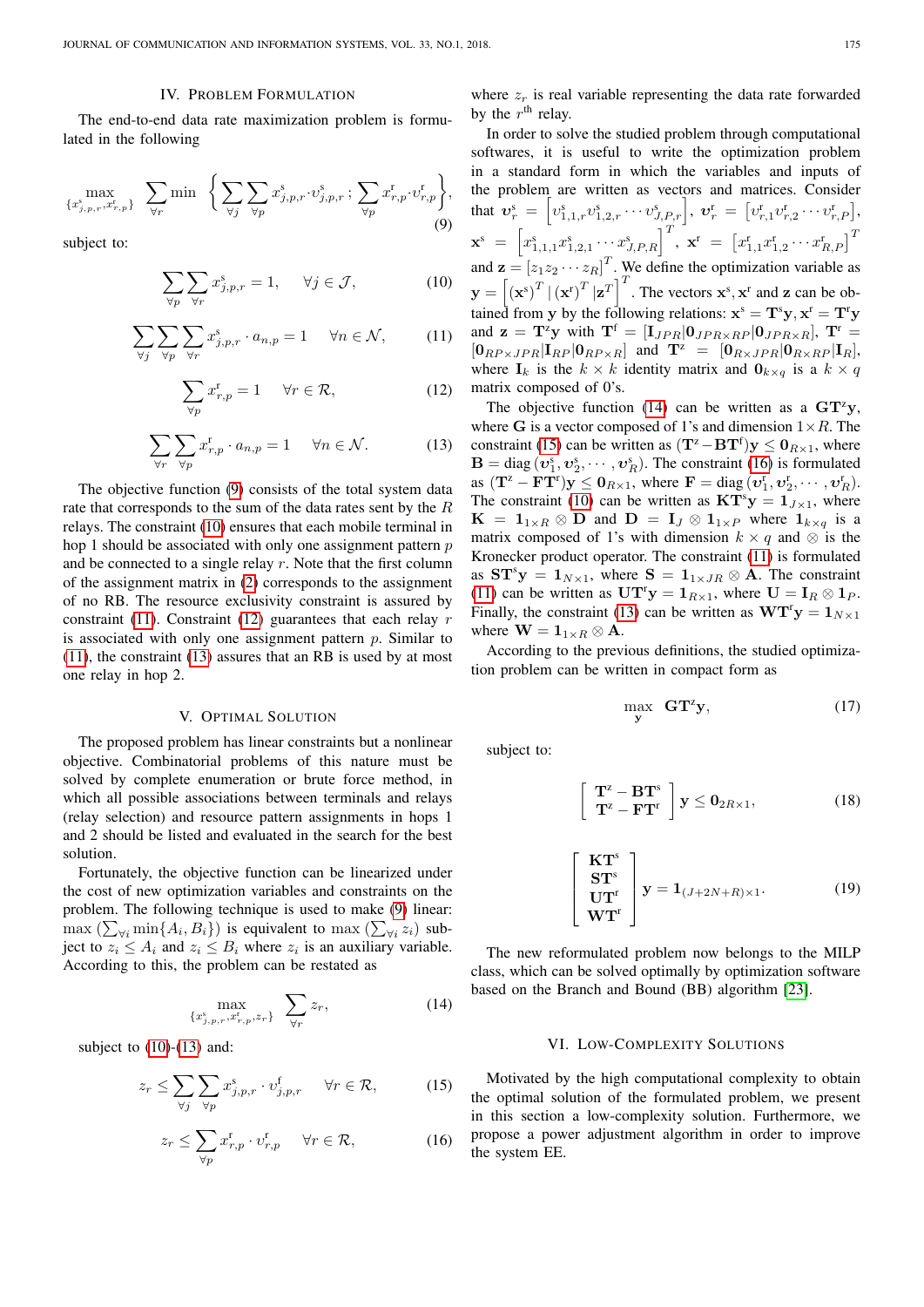# <span id="page-4-1"></span>*A. Proposed solution for relay selection and RB assignment*

In order to reduce the computation complexity we adopt a two-step approach where the RB assignment problem is solved firstly in one hop, and based on the obtained solution, the solution to the other hop is obtained. Assuming a typical scenario where there are more terminals (source nodes) than relays, the hop 2 presents a lower spatial diversity than hop 1 due to the small number of potential links. Therefore, in our proposed solution, we firstly solve the RB assignment for hop 2, and then, relay selection and RB assignment in hop 1 is obtained.

In the paper [\[9\]](#page-10-3), the authors propose a heuristic solution for RRA in the uplink in SC-FDMA systems with adjacency constraints called Unconstrained Rate Maximization (URM). The authors consider a scenario where there are multiple mobile terminals acting as a source and a BS as a destination. The studied scenario in [\[9\]](#page-10-3) is similar to the scenario in hop 2, i.e., multiple candidates to receive resources and transmit information to a destination. Thus, we can apply the proposed solution in [\[9\]](#page-10-3) to perform RB assignment in hop 2.

*1) Second hop solution:* Initially, the algorithm proposed by [\[9\]](#page-10-3) performs an allocation similar to that used by the OFDMA scheme, without considering adjacency constraints. Then, from pre-established rules, the algorithm creates virtual allocations in order to meet adjacency constraints not previously considered. Among the virtual allocations, the algorithm selects the one that has the best performance and meets the constraints based on a metric. The algorithm performs iterations until the constraints imposed by SC-FDMA are met.

In the end of the algorithm applied in hop 2, we have a set  $K_{RP}$  containing the pairs composed of the relays and their respective assignment pattern. In this case, the solution to hop 2 selected  $R \leq R$  relays to forward information to the BS. The worst-case computational complexity of this algorithm is  $\mathcal{O}(J \cdot N)$  for  $J > N$  or  $\mathcal{O}(N^2)$  when  $J < N$ .

*2) First hop solution:* The main idea of this solution is to check the quality of the link between relays and mobile terminals chosen in hop 2 solution and assign to them the resources in order to obtain the highest possible total data rate in the system. The resources are assigned by giving priority to the relays with worst average channel gains in hop 1. The flowchart of the solution proposed for hop 1 is shown in Figure [1](#page-5-0) and is described in more details as follows.

Firstly in step (1), we define the set  $\mathcal{J}^A$  that is initialized with the set  $J$ . This set will be updated along the algorithm to store the mobile terminals that have not yet connected to any relay and have not received RBs. In the same way, we define the set  $\mathcal{P}^A$  initially equal to the set  $\mathcal{P}$ . This set will be updated in the course of the algorithm containing the assignment patterns that have not yet been assigned. We define the set  $\mathcal{K}_{IPR}$  initially empty. This set will be updated along the algorithm containing the terminals, patterns, and relays that are associated by the proposed solution. Finally, we define  $v_r^1$  and  $v_r^2$  as the potential<sup>[1](#page-4-0)</sup> total data rate received by relay r in hop 1 and transmitted by relay r in hop 2, respectively. Note that  $v_r^2$  is already known at the beginning of the algorithm as it was defined by the solution to hop 2.

In step (2), for each relay r belonging to the set  $\mathcal{K}_{\text{RP}}$ , the average channel gain of all potential links with relay  $r$  in hop 1 is computed and inserted into the set  $G$ . In step (3) we select the relay that has the lowest average channel gain in  $G$ . The reasoning here is to let the relays that have the worst channel conditions choose firstly their best RBs.

In step (4), for the selected relay  $r^*$ , we verify if there is any pair of terminal  $j$  and assignment pattern  $p$  in hop 1 that would turn the total data rate received by the selected relay  $r^*$ in hop 1 greater than the total data transmitted by relay  $r^*$  in hop 2,  $v_r^2$ . In the positive case, in step (5), the pair terminal and assignment pattern that has the least number of RBs is chosen. The idea here is to use the least amount of RBs as possible in order to give opportunity to the other relays receive RBs. Otherwise, in step (6), we choose the pair terminal and assignment pattern that offers the highest data rate. In step (7), we update the total data rate received by relay  $r^*$  in hop 1. In step (8), we add the selected terminal, pattern and relay to the set  $K_{JPR}$  and remove the selected terminal and assignment pattern from the sets  $\mathcal{J}^A$  and  $\mathcal{P}^A$ , respectively.

In step (9), we check whether the set  $\mathcal{P}^{A}$  is empty, i.e., if all RBs were already assigned. If so, in step (12), the assignment pattern 1 (no RB) is assigned to all remaining terminals in the set  $\mathcal{J}^A$  and in step (13) we reach the end of the solution for hop 1. In the negative case in step (9), in step (10) we check whether the received data rate by relay  $r^*$  in hop 1 is greater than or equal to the transmitted data rate of relay  $r^*$  in hop 2. If true, we make the relay  $r^*$  not available to connect to other terminals and return to step (3). Otherwise, we return to step (4). The main idea of the test in step (10) is because if the received data rate by relay  $r^*$  in hop 1 is greater than the transmitted data rate in hop 2 by the same relay, it is not advantageous to connect it to more terminals since the endto-end data rate forwarded by this relay is limited by the hop with the lowest data rate.

#### <span id="page-4-2"></span>*B. Power saving*

In order to improve the EE in the system we propose a power adjustment algorithm that reduces the total power by exploiting the forwarding protocol used by relays. This power adjustment could be applied after the optimal solution presented in Section [V](#page-3-1) or the heuristic solution presented in Section [VI-A.](#page-4-1) As previously presented, the total end-toend data rate in the system is limited by the worst hop for each relay, i.e., the actual transmit data rate of a relay is the minimum between the potential received data rate by the relay in hop 1 and the potential transmit data rate by the same relay in hop 2.

As we assumed in Section [III](#page-1-0) that all nodes (source and relay nodes) transmit with the maximum power, a transmit power saving can be obtained by exploiting the unbalance between the received data rate in hop 1 and the transmit data rate in hop 2 for each relay. The Power Saving (PS) solution is presented in the flowcharts of Figures [2](#page-6-1) and [3](#page-6-2) and is better described below.

<span id="page-4-0"></span><sup>&</sup>lt;sup>1</sup>Note that the effectively transmitted data rate is modeled by the minimum of  $v_r^1$  and  $v_r^2$  due to the use of DF protocol.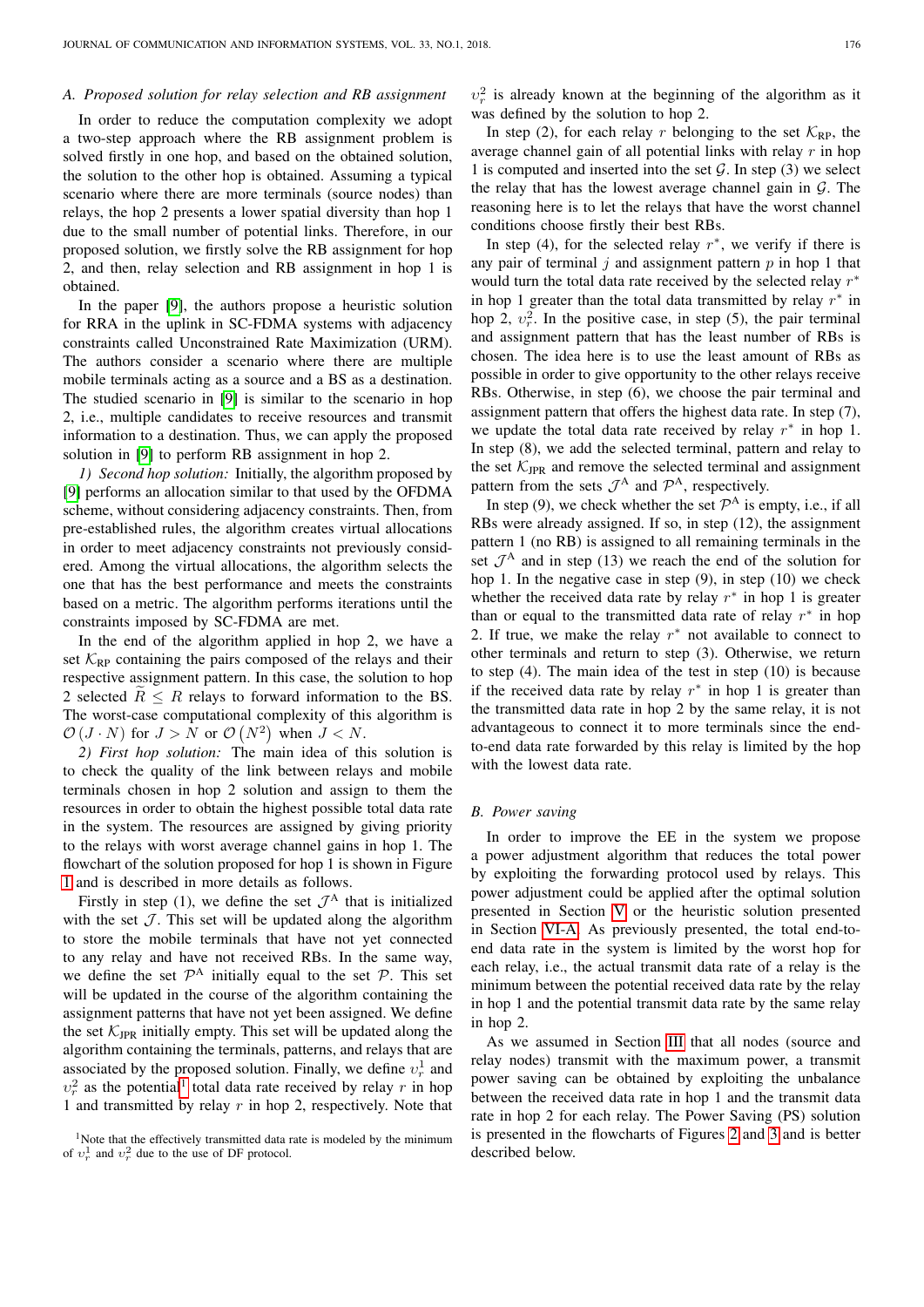

(13) End of the resource assignment on hop 1.

<span id="page-5-0"></span>Figure 1. Flowchart of the solution proposed for hop 1.

No

The main idea of the algorithm is to check for each relay whether it is possible to decrease the MCS level in hops 1 or 2 maintaining the same total data rate retransmitted by the relay. In other words, each relay r has a received data rate,  $v_r^1$ , at hop 1 generated by one or more terminals that are connected to that relay; and a transmitted data rate at hop 2,  $v_r^2$ , representing the potential data rate of the relay to the BS. If  $v_r^1 < v_r^2$  the transmit power of the relay in hop 2 can be decreased until  $v_r^1 = v_r^2$ . On the other hand, if  $v_r^1 > v_r^2$  the transmit power of one or more terminals in hop 1 can be decreased until  $v_r^1 = v_r^2$ . It is important to highlight that in both cases, there is no decrease in the end-to-end transmit data rate while part of the total transmit power in the system is saved.

In step (1) of Figure [2,](#page-6-1) we define the set  $\mathcal T$  composed of all relays that are connected to one or more terminals. We define the set  $\mathcal{J}_r$  composed of all the terminals connected to the  $r<sup>th</sup>$  relay. In step (2), we choose a relay r that belongs to the set  $\mathcal T$  and calculate the effective data rate  $v_r^{\text{ef}}$  given by the minimum between  $v_r^1$  and  $v_r^2$ . In step (3), we check if the worst hop for the selected relay is the hop 2. If so, it means

that the MCS level of the terminals transmitting to relay  $r$  can be decremented and, consequently, their transmit power can be decreased. In this case, we go to step (4) where we choose a terminal  $j \in \mathcal{J}_r$  and identify its current MCS level, m. If the worst hop for relay  $r$  is the hop 1, the transmit power can be saved in hop 2 and this will be explained later in Figure [3.](#page-6-2)

(12) Assign the pattern 1 to all terminals that belong to the set  $\mathcal{J}^A$ .

In step (5), for the chosen terminal  $j$  and relay  $r$ , we calculate the current received data rate of relay  $r$  in hop 1,  $v_r^1$ , when terminal j employs MCS m. In step (6) we verify if the total received data rate of relay  $r$  in hop 1 is less than the total transmit data rate of relay  $r$  in hop 2 or whether the MCS level is  $m = 0$ . If not, the MCS level m of terminal j is decreased to  $m - 1$  and step (5) is repeated. By decreasing the MCS level, the required transmit power is also reduced. In step  $(7)$ , the current MCS employed by terminal j is updated to the MCS level  $m + 1$ . In step (8), we remove relay r from the set of available relays  $\mathcal T$  and test if the set of available relays is empty. If not, we return to step (2). Otherwise, in step (9), we reached the end of the algorithm.

In case the worst hop for relay r in step  $(3)$  is the hop 1,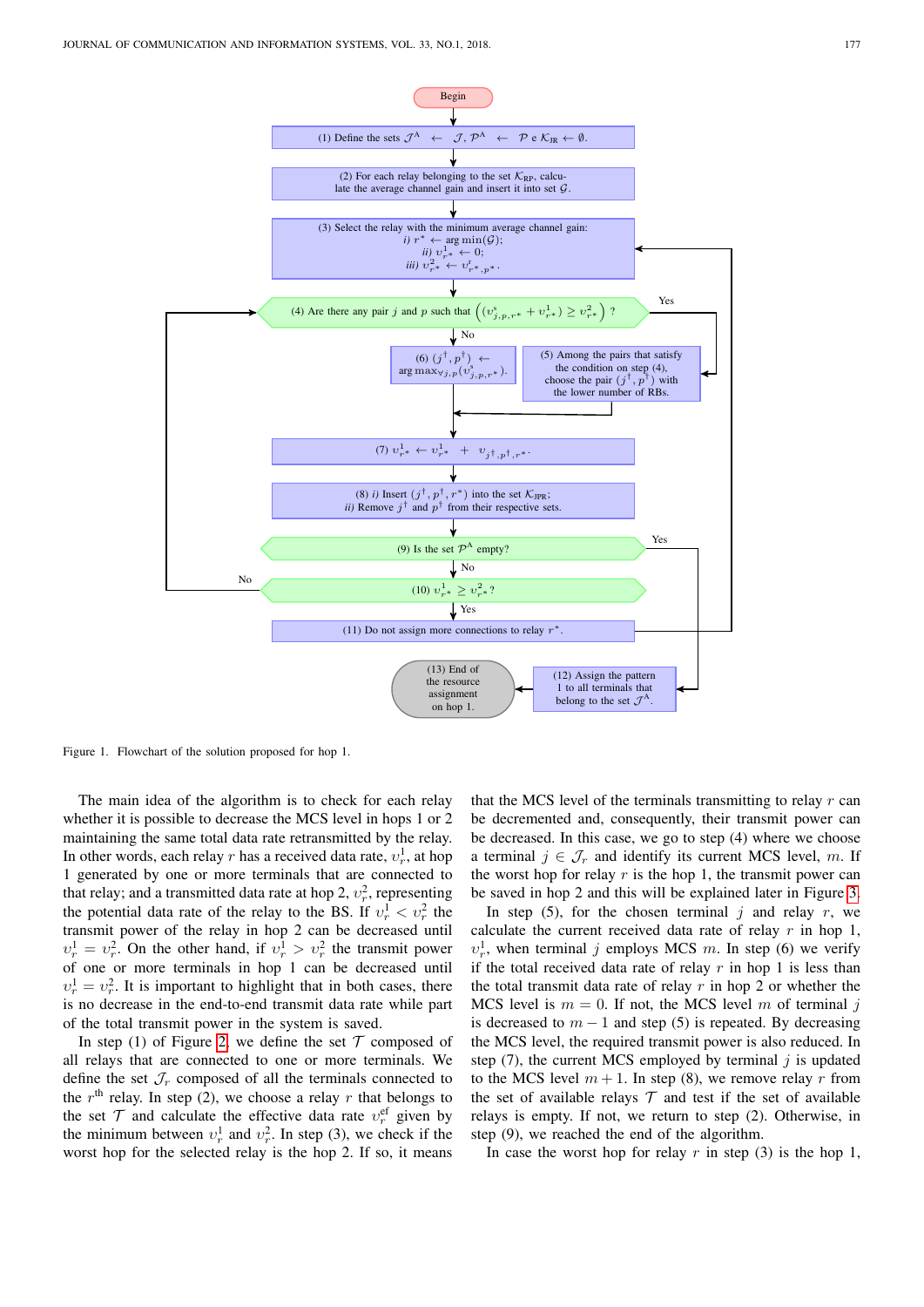

<span id="page-6-1"></span>Figure 2. Flowchart of the first part of the PS solution to the case when the received data rate by relay  $r$  in hop 1 is higher than the transmit data rate of relay  $r$  in hop 2.

in step (10) of Figure [3,](#page-6-2) we recalculate the total transmit data rate,  $v_r^2$ , of relay r in hop 2 when the MCS level m is used. In step (11) we test if the transmit data rate of relay r in hop 2 is lower than the received data rate of relay  $r$  in hop 1 or whether the MCS level is  $m = 0$ . In the negative case, the MCS level of relay r is decremented and a new test is performed. In case the new transmit data rate of relay r in hop 2 is lower than  $v_r^1$ , the new transmit power of relay  $r$  is calculated in step (12). That is, the minimum power required in relay  $r$  to maintain the same total system performance is the power required to reach the MCS level  $m + 1$ . In step (13) we update the set  $T$ by removing relay r and testing whether set  $\mathcal T$  is empty. if so, in step (15), we reached the end of the algorithm. Otherwise, another relay should be evaluated in step (2) of Figure [2](#page-6-1) in order to check for new power savings.

## VII. PERFORMANCE EVALUATION

<span id="page-6-0"></span>In this section, we present the performance evaluation of the proposed solutions in this article. In subsection [VII-A](#page-6-3) we present the main simulation assumptions and in subsection [VII-B](#page-7-0) we show and analyze the simulation results.

# <span id="page-6-3"></span>*A. Simulation parameters*

The main simulation assumptions presented in section [III](#page-1-0) were implemented in a computer simulation. In order to obtain



<span id="page-6-2"></span>Figure 3. Flowchart of the second part of PS solution to the case when the received data rate of relay r in hop 1 is smaller than the transmit data rate of relay  $r$  in hop 2.

statistically valid results, different Monte Carlo instances were performed. At each instance, we assume that the BS is located in the center of the coordinate axes and that the  $R$  relays are dropped on an arc of a circle with radius  $d_{R}$  equally spaced by angles  $\frac{2\pi}{3R}(1 + \frac{1}{R-1})$  radians, considering  $R > 1$ . For  $R = 1$ , we consider that the relay is positioned at the angle of  $\pi/3$  radians relative to the x-axis. We assume that the mobile terminals are uniformly distributed in a sector of  $\frac{2\pi}{3}$ radians delimited by two radii,  $d_1 = 400$  m and  $d_2 = 600$  m. An instance of the relays' and terminals' positions is shown in Figure [4.](#page-7-1) The cell radius and distances between nodes in the system were chosen so as to provide acceptable average SNR in the receiving nodes according to the assumed channel modeling. The number of terminals, relays nodes and RBs are limited by the computational complexity to obtain the optimal solution.

We assume that each RB is composed of 12 adjacent subcarriers in the frequency domain and is 1 ms long. Thus, the half-duplex transmission takes place in two slots of the time duration of 1 ms each. The propagation effects are composed of a distance-dependent path loss model<sup>[2](#page-6-4)</sup>, a lognormal shadowing component, and a Rayleigh-distributed fast fading component. In addition, the fast-fading component of the channel gain of a given mobile terminal or relay is considered independent among resources [\[24\]](#page-10-18). We consider that the total power available in each mobile terminal and relay is 24 dBm. In addition, the link adaptation is based on the report of 15 Channel Quality Indicator (CQI) used in LTE-A [\[25\]](#page-10-19). The mapping between channel quality and MCS was obtained through link level simulations [\[26\]](#page-10-20). The optimal solution was obtained through the IBM ILOG CPLEX computational library [\[27\]](#page-10-21). The main simulation parameters used in the simulations are shown in Table [I.](#page-7-2)

<span id="page-6-4"></span> $2d$  represents the distance between the terminal-relay and relay-BS in meters.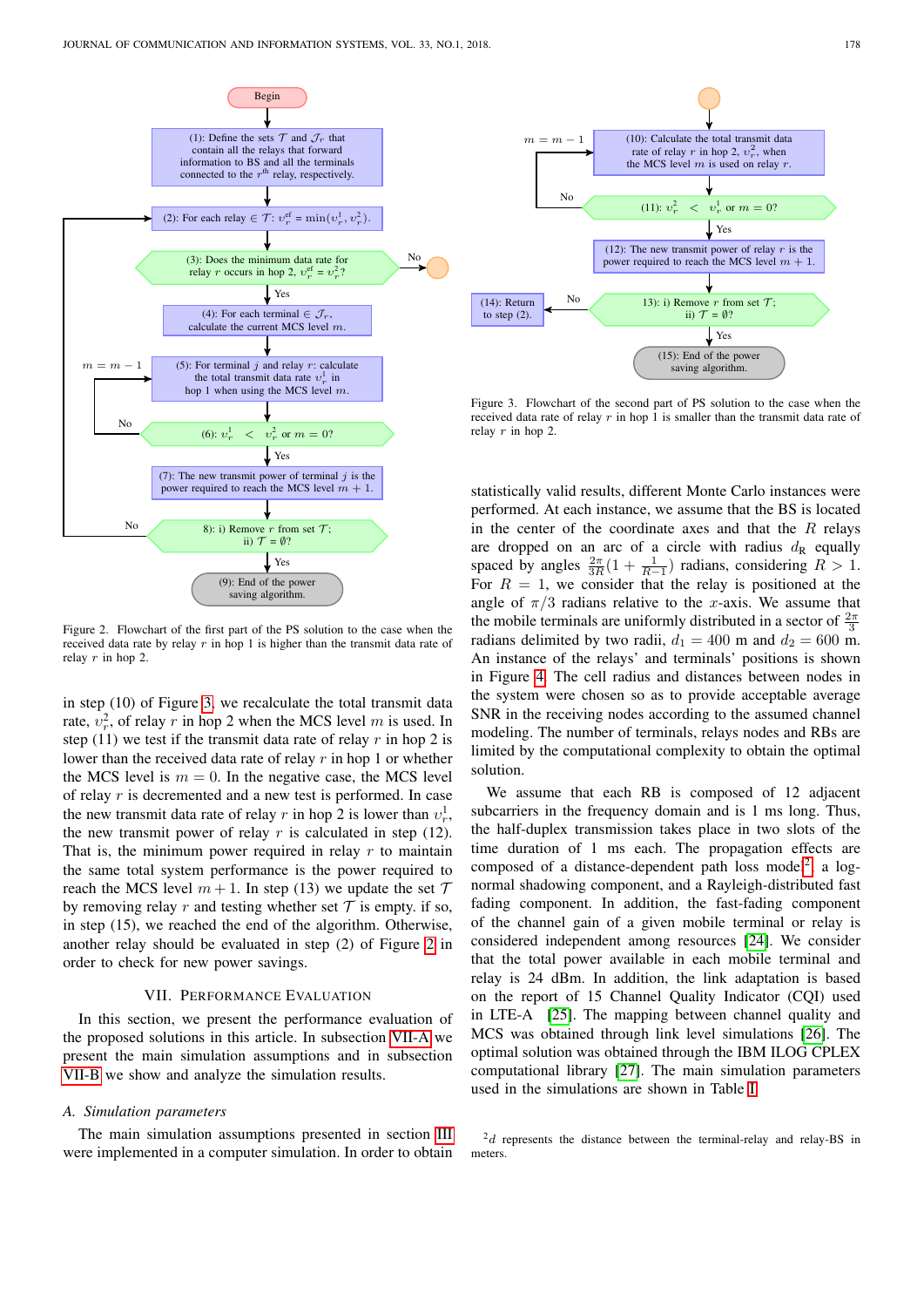

Figure 4. Example of studied scenario for  $J = 6$  and  $R = 3$ .

<span id="page-7-2"></span><span id="page-7-1"></span>Table I MAIN SIMULATION PARAMETERS FOR PERFORMANCE EVALUATION.

| <b>Parameters</b>                 | Value                            | Unit |
|-----------------------------------|----------------------------------|------|
| Cell radius                       | 600                              | m    |
| Number of RBs                     | 4, 7, 10, 13 and 16              |      |
| Number of subcarriers per RB      | 12                               | ۰    |
| Shadowing standard deviation      | 8                                | dВ   |
| Path loss model                   | $35.3 + 37.6 \cdot \log_{10}(d)$ | dВ   |
| Noise spectral density            | $3.16 \cdot 10^{-20}$            | W/Hz |
| Number of Monte Carlo repetitions | 2000                             |      |
| Number of relays                  | 2.3 and 4                        |      |
| Number of mobile terminals        | 4 and 8                          | ۰    |

#### <span id="page-7-0"></span>*B. Results*

In Figure [5](#page-7-3) we have the average total data rate versus the number of RBs for  $J = 8$  and different number of relays, R. We can observe that the average total data rate increases with the number of RBs for a fixed number of relays. This is an expected result as increasing the number of RBs is equivalently to increase the frequency bandwidth. Furthermore, for a fixed number of RBs, we can notice an improvement of the average total data rate when the number of relays is increased. The main reason for that is the higher spatial/cooperative diversity as the probability of improving the channel links in hops 1 and 2 is increased when the number of relay stations is augmented. A similar behaviour can be seen in Figure [6](#page-7-4) where we present the average total data rate versus the number of RBs for  $R =$ 3 and different number of terminals, J. In that figure, the higher number of terminals improves the probability of finding channel links in good channel state in hop 1.

In both Figures [5](#page-7-3) and [6](#page-7-4) we can also observe the relative performance between the optimal and heuristic solutions. Clearly, the heuristic solution presents a performance loss to the optimal solution. However, the maximum performance loss to the optimal solution is approximately 5.37% in the simulated load range for  $J = 8, R = 3$  and  $N = 16$ . As it will be clear later, this is an acceptable loss when the computational complexity of both solutions are considered.

In Figure [7](#page-8-0) we present the average total data rate versus the distance between the relays and BS where the terminals region is kept unchanged. We can notice that the absolute performance of both algorithms decreases as we increase the distance between the relays and the BS. This behavior is due the fact that increasing the distance between relays and the



<span id="page-7-3"></span>Figure 5. Average total data rate versus number of RBs for Optimal and Heuristic solutions when  $J = 8, R = 3$  and 6 and the distance between the relays and the BS is of 300 m.



<span id="page-7-4"></span>Figure 6. Average total data rate versus number of RBs for Optimal and Heuristic solutions when  $R = 3, J = 4$  and 8 and the distance between the relays and the BS is of 300 m.

BS artificially worsens the channel quality of the links in hop 2 whereas the channel quality of the links in hop 1 is improved (terminals get close to the relays). As the end-toend performance is limited by the worst hop, the total data rate tends to decrease.

Another important aspect in Figure [7](#page-8-0) is the relative behaviour between the optimal and heuristic solutions. We can see that the highest performance loss of the heuristic solution occurs when the distance between relays and BS is of 200 m. In fact, when the channel quality of the links in both hops are balanced, algorithms that better exploit the space of solutions (such as the optimal algorithm) have potential to achieve higher average data rates. Moreover, the heuristic solutions tends to achieve an almost optimal performance as the distance between relays and the BS increases.

In Figure [8](#page-8-1) we present the average runtime in seconds of a snapshot (Monte Carlo repetition) for the optimal and heuristic solutions for different number of relays, R. All results were obtained from a computer configured with Windows 7 operating system with a 2.3 GHz core i5 Intel processor. Firstly, the higher number of relays increases the complexity of the studied problem and in general leads to an augmented runtime although this is more evident for the optimal solution. Furthermore, the runtime of the optimal solution presents an exponential increase with the number of RBs. This is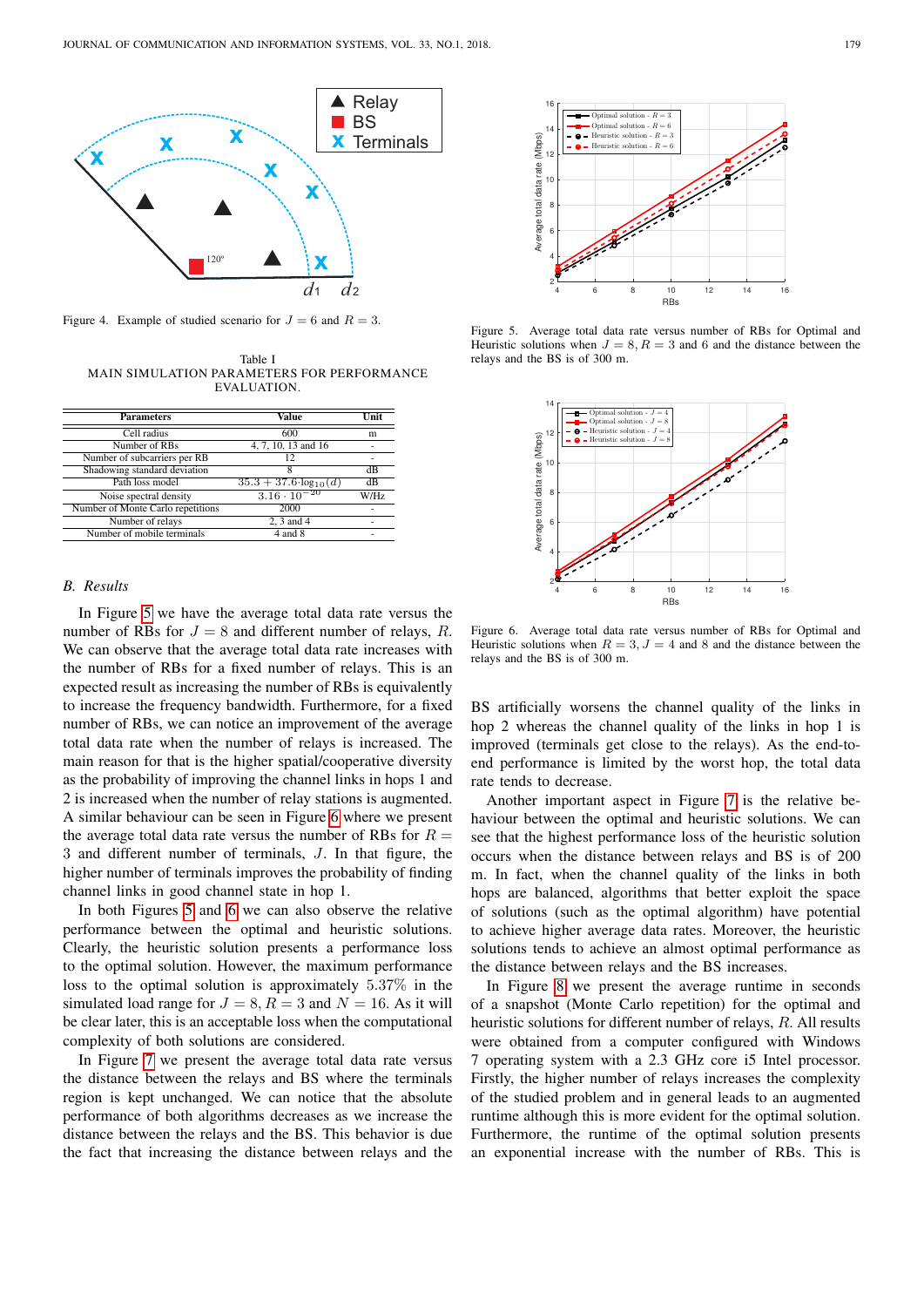

<span id="page-8-0"></span>Figure 7. Average total data rate versus the distance between relays and BS for Optimal and Heuristic solutions when  $N = 16$ ,  $R = 3$  and  $J = 8$ .



<span id="page-8-1"></span>Figure 8. Average runtime versus RBs for Optimal and Heuristic solutions when  $J = 8, R = 3$  and 6 and the distance between the relays and the BS is of 300 m.

an expected result as the BB algorithm used to solve the optimization problem presents an exponential worst-case computational complexity equal to  $\mathcal{O}\left(\left(J^2R^2N^5\right) \cdot 2^{(JRN^2)}\right)$  as shown in appendix  $A.A.$  On the other hand, besides the heuristic solution presents drastically lower absolute values for average runtime, they also show a gentle slope increase with the number of RBs. For a fixed value of  $J = 8, R = 6$ and  $N = 16$ , the average runtime of the optimal solution is approximately 48 times greater than the execution time of the heuristic solution. The worst-case computational complexity of the proposed heuristic solution is polynomial and given by  $\mathcal{O}(J N^3)$  as shown in appendix A.B.

In the last part of this section we are devoted to evaluate the performance of the proposed PS mechanism presented in section [VI-B.](#page-4-2) In Figure [9](#page-8-2) we present the EE in bits/s/W versus the number of RBs for the optimal and heuristic solutions with and without the PS mechanism. The total EE is calculated as the ratio between the total transmit data rate received by the BS and the total consumed power in the system. According to this figure, it is clear that the PS mechanism is capable of boosting the system EE of both optimal and heuristic solutions. For example, for the optimal solution and a fixed value of  $J = 8, R = 6$  and  $N = 16$ , when the PS algorithm is used, the EE gain is approximately 23.6% higher in relation to the corresponding solution without PS.



<span id="page-8-2"></span>Figure 9. EE versus number of RBs with and without PS for Optimal and Heuristic solutions considering  $J = 8, R = 3$  and the distance between the relays and the BS of 300 m.



<span id="page-8-3"></span>Figure 10. Average percentage of total power used after power adjustment versus number of terminals for Optimal and Heuristic solutions when  $R = 3$ and  $N = 16$  and the distance between the relays and the BS is of 300 m.

In the same scenario for the heuristic solution, the use of PS algorithm leads to a performance gain of 19.6% relative to the case without PS. Basically, the PS mechanism is capable of improving the system EE by exploiting the characteristics of the forwarding method in the relays. The EE gains are obtained by decreasing the total transmit power while the transmit data rate is maintained. Finally, it is worth of mentioning that the heuristic solution with PS method is able to achieve the same EE of the optimal solution without PS. This is an important result as we have shown that the optimal solution requires a formidable computational effort.

Finally, in Figure [10](#page-8-3) we present the percentage of total used power in the system versus the number of terminals when the PS method is applied for the optimal and heuristic solution. The percentage of total used power is the ratio between the total used power in all nodes when PS is used and the sum of the total available power in all nodes of the system. We can see that in general the use of the PS mechanism reduces the average transmit power usage in approximately 19.3% for both solutions which could be translated directly to Operational Expenditure (OPEX) savings for wireless system operators.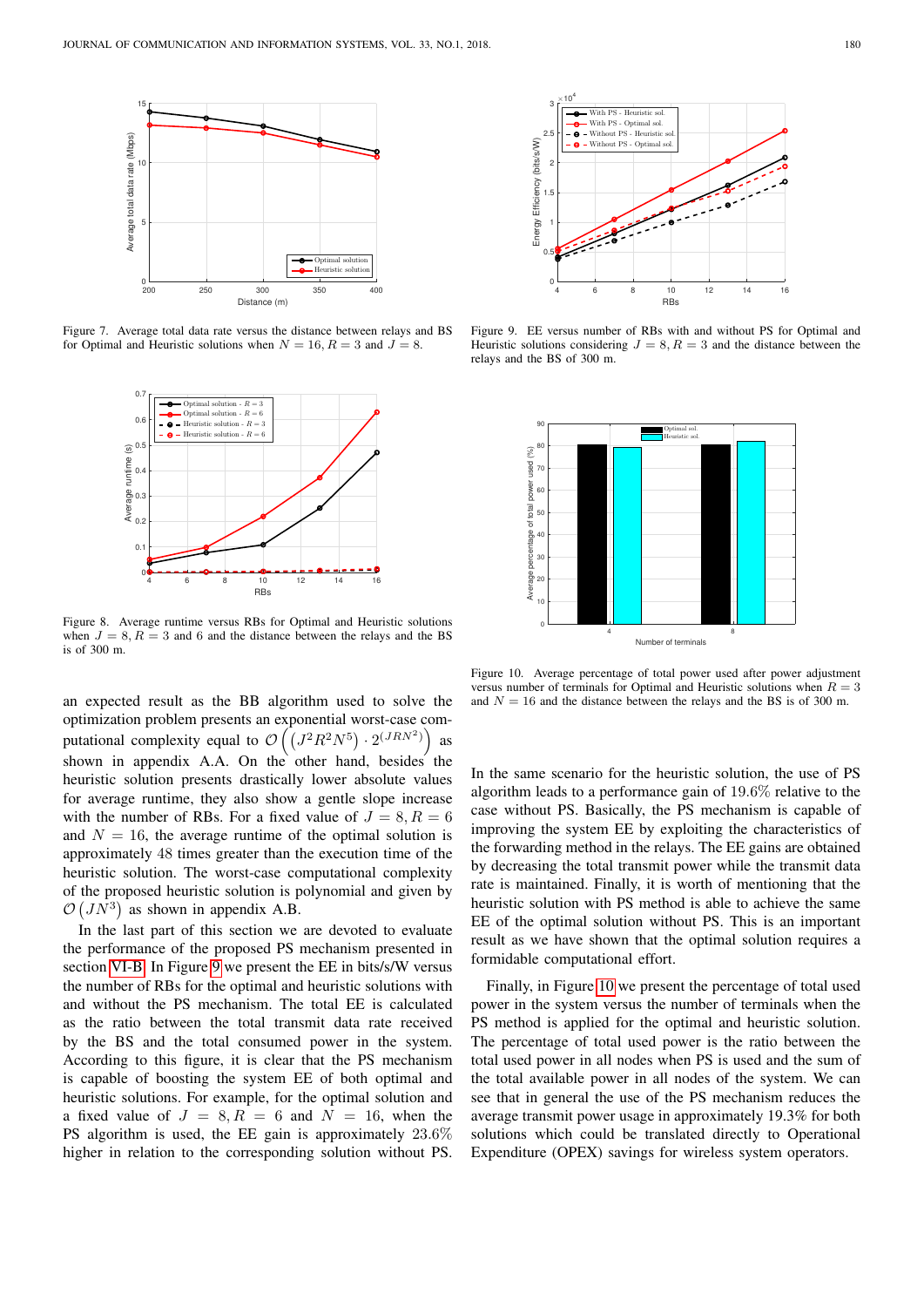# VIII. CONCLUSIONS AND PERSPECTIVES

<span id="page-9-4"></span>In this article we studied the problem of relay selection and Resource Block (RB) assignment in a cooperative network that uses Single Carrier - Frequency Division Multiple Access (SC-FDMA) in the uplink in order to obtain a total data rate maximization. The studied optimization problem was initially formulated as non-linear combinatorial and later reformulated to a Mixed Integer Linear Problem (MILP). In this way, the optimal solution of this problem could be obtained by using a wide range of available computer libraries without resorting to exhaustive search solutions.

In order to reduce the computational complexity of the problem, we proposed an alternative solution for relay selection and RB based on the two-step approach: firstly we solve the problem for hop 2 and then the problem for hop 1. Moreover, in order to address the important topic of Energy Efficiency (EE), we proposed a Power Saving (PS) mechanism that is able to reduce the total used transmit power by exploiting the forwarding method in the relays.

According to the simulation results, our proposed heuristic was able to obtain an acceptable performance loss to the optimal solution with a drastically lower average runtime. In some scenarios, the average runtime for the optimal solution was 48 times greater than the one needed for the heuristic solution. Moreover, the PS mechanism has shown to be effective in improving the EE when combined with the optimal and heuristic solutions.

As perspectives of this work, we can mention the modeling of Quality of Service (QoS) constraints for each terminal (source nodes), design of relay selection and RB assignment that aims at maximizing the system EE and, finally, extension of the problem formulation and solutions to Interleaved Frequency Division Multiple Access (IFDMA) where a different subcarrier arrangment should be considered.

#### APPENDIX A

# COMPUTATIONAL COMPLEXITY OF STUDIED ALGORITHMS

The worst-case computational complexity of the optimal and heuristic solutions proposed in this article are presented in appendices [A-A](#page-9-6) and [A-B,](#page-9-7) respectively. The computational complexity considered here is the worst-case one that gives an upper bound on the computational resources required by an algorithm and is represented by the asymptotic notation  $\mathcal{O}(\cdot)$ . As in the articles [\[28\]](#page-10-22), [\[29\]](#page-10-23), we consider summations, multiplications and comparisons as the most relevant and timeconsuming operations.

## <span id="page-9-6"></span>*A. Computational Complexity of Optimal Solution*

The formulated optimization problem in the article belongs to the class of integer and linear programming problems and can be solved optimally through the algorithm Branch and Bound (BB). The problem has  $R + JPR + RP$  variables and  $3R + 2N + J$  constraints. Considering l as the number of variables and  $m$  as the number of constraints, the required total number of operations is given by [\[28\]](#page-10-22)

$$
\sqrt{2}^l \cdot 2(l+m)(2l \cdot m-3m+l).
$$

Considering  $m = R + JPR + RP$  and  $l = 3R + 2N + J$ we have

$$
\sqrt{2}^{(R+JPR+RP)} \cdot 2(4R+JPR+RP+2N+J) \times [(R+JPR+RP)(2(3R+2N+J)+1) \n-3(3R+2N+J)].
$$

Retaining the term of higher order we have that the worstcase computational complexity is  $\mathcal{O}((J^2P^2R^2N) \cdot 2^{(JPR)})$ or  $\mathcal{O}\left(\left(J^2R^2N^5\right)\cdot 2^{(JRN^2)}\right)$ .

## <span id="page-9-7"></span>*B. Computational Complexity of Heuristic Solution*

The computational complexity of relay selection and RB assignment presented in Figure [1](#page-5-0) is given in the following. It is noteworthy that the resource allocation in hop 2 has the worstcase complexity equal to  $\mathcal{O}(R \cdot N)$  for  $R > N$  or  $\mathcal{O}(N^2)$ when  $R < N$ , as presented in [\[9\]](#page-10-3).

In order to calculate the worst-case computational complexity for the solution in hop 1 we should identify the problem instance that would lead to the highest number of operations. In our algorithm, this corresponds to the case when the solution to hop 2 returns assignments where all relays are active (transmitting to the destination). Furthermore, in the worst case, the allocation of assignment patterns in hop 1 occurs in such way that only resource assignment patterns composed of one RB are chosen. This would lead to the highest number of operations in the algorithm.

The most computationally intense operations in the proposed solution to hop 1 are the steps 4 and 6 in the flowchart presented in Figure [1.](#page-5-0) The operation in step 4 requires  $|\mathcal{J}^{A}| |\mathcal{P}^{A}|$  comparisons and  $|\mathcal{J}^{A}| |\mathcal{P}^{A}|$  summations per iteration. From one iteration to another we can assume that the size of set  $\mathcal{J}^A$  decreases by a unit and  $\mathcal{P}^A$  decreases by N. Assuming that initially  $\mathcal{J}^A = J$  and  $\mathcal{P}^A = P$  we have that the total number of comparisons and summations are each  $\sum_{i=1}^{N} ((J - i) \cdot (P - i \cdot N))$  that has  $NJP$  as upper bound. Therefore, an upper bound on the number of operations in step 4 is  $2NJP$ . In step 6 we also have an upper bound of  $JPN$  comparisons. Therefore, keeping only the high order terms we have that the worst-case computational complexity is  $\mathcal{O}(NJP)$  or  $\mathcal{O}(JN^3)$ .

#### **REFERENCES**

- <span id="page-9-0"></span>[1] E. Dahlman, S. Parkvall, and J. Skold, *4G: LTE/LTE-Advanced for Mobile Broadband*. Academic press, 2013. ISBN 012385489X
- <span id="page-9-1"></span> $[2]$  H. G. Myung, J. Lim, and D. J. Goodman, FDMA for Uplink Wireless Transmission," *IEEE Vehicular Technology Magazine*, vol. 1, no. 3, pp. 30–38, September 2006. doi: 10.1109/MVT.2006.307304
- <span id="page-9-2"></span>[3] E. E. Tsiropoulou, A. Kapoukakis, and S. Papavassiliou, "Uplink Resource Allocation in SC-FDMA Wireless Networks: A Survey and Taxonomy," *Computer Networks*, vol. 96, pp. 1–28, 2016. doi: 10.1016/j.comnet.2015.12.006
- <span id="page-9-3"></span>[4] A. Karimi and M. Sabbaghian, "Resource Allocation for Cooperative LTE-Advanced Uplink," *IEEE Communications Letters*, vol. 18, no. 11, pp. 1991–1994, 2014. doi: 10.1109/LCOMM.2014.2353637
- <span id="page-9-5"></span>[5] J. Lim, H. G. Myung, K. Oh, and D. J. Goodman, "Channel-Dependent Scheduling of Uplink Single Carrier FDMA Systems," in *IEEE 64th Vehicular Technology Conference*, September 2006. doi: 10.1109/VTCF.2006.246 pp. 1–5.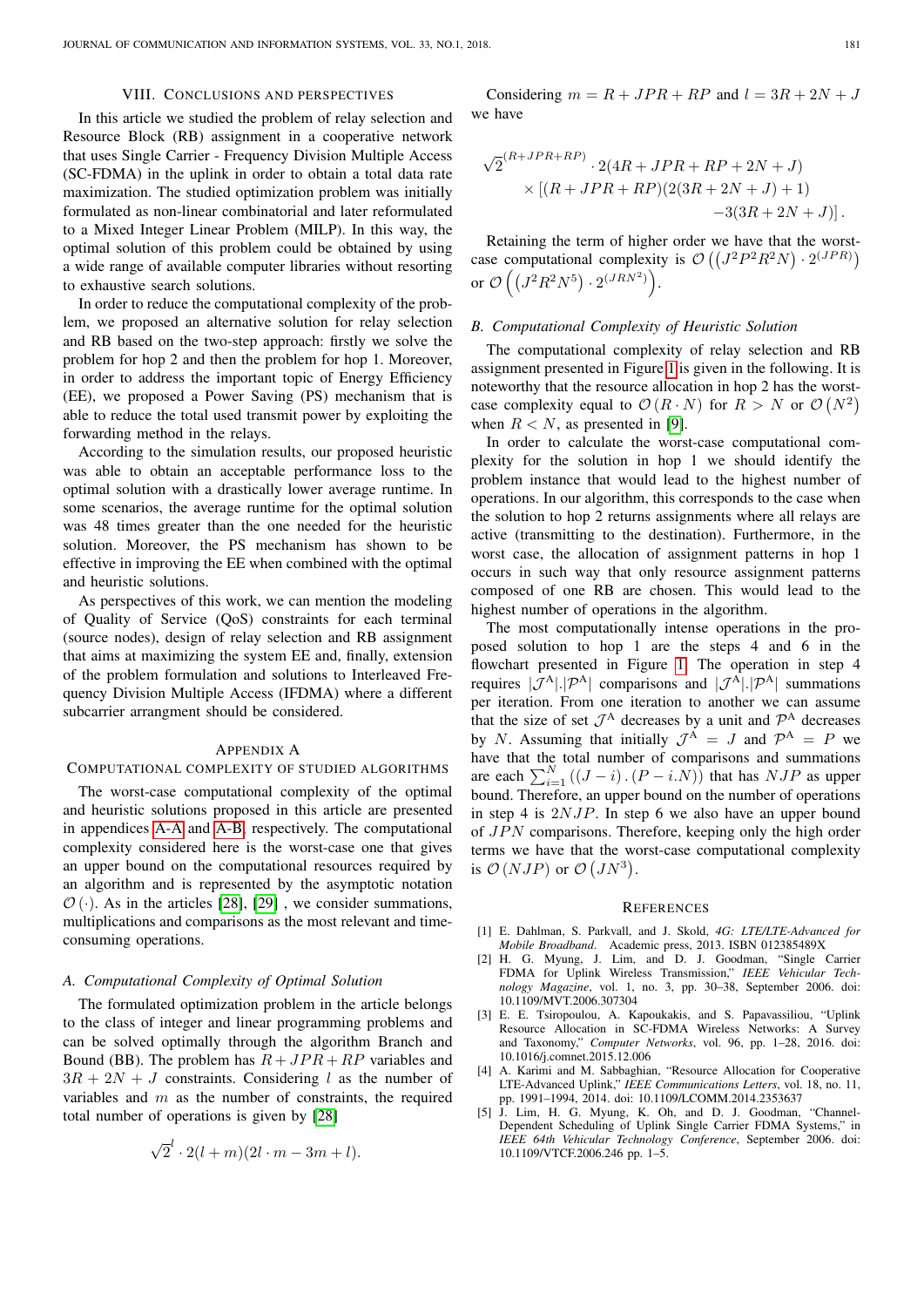- <span id="page-10-0"></span>[6] O. Nwamadi, X. Zhu, and A. Nandi, "Dynamic Subcarrier Allocation for Single Carrier FDMA Systems," in *European Signal Processing Conference (EUSIPCO)*, August 2008. ISSN 2219-5491
- <span id="page-10-1"></span>[7] I. C. Wong, O. Oteri, and W. Mccoy, "Optimal Resource Allocation in Uplink SC-FDMA Systems," *IEEE Transactions on Wireless Communications*, vol. 8, no. 5, pp. 2161–2165, May 2009. doi: 10.1109/TWC.2009.061038
- <span id="page-10-2"></span>[8] M. Zhang and Y. Zhu, "An Enhanced Greedy Resource Allocation Algorithm for Localized SC-FDMA Systems," *IEEE Communications Letters*, vol. 14, no. 7, pp. 1479–1482, July 2013. doi: 10.1109/LCOMM.2013.052013.130716
- <span id="page-10-3"></span>[9] F. R. M. Lima, T. F. Maciel, and F. R. P. Cavalcanti, "Radio Resource Allocation in SC-FDMA Uplink With Resource Adjacency Constraints,' *Journal of Communication and Information Systems*, vol. 31, no. 1, 2016. doi: 10.14209/jcis.2016.24
- <span id="page-10-4"></span>[10] N. Abu-Ali, A. E. M. Taha, M. Salah, and H. Hassanein, "Uplink Scheduling in LTE and LTE-Advanced: Tutorial, Survey and Evaluation Framework," *IEEE Commun. Surveys Tuts.*, vol. 16, no. 3, pp. 1239– 1265, February 2014. doi: 10.1109/SURV.2013.1127.00161
- <span id="page-10-5"></span>[11] W. Dang, M. Tao, H. Mu, and J. Huang, "Subcarrier-Pair Based Resource Allocation for Cooperative Multi-Relay OFDM Systems, *IEEE Transactions on Wireless Communications*, vol. 9, no. 5, 2010. doi: 10.1109/TWC.2010.05.090102
- <span id="page-10-6"></span>[12] J. V. Saraiva, F. R. M. Lima, T. F. Maciel, and F. R. P. Cavalcanti, "Relay Selection, Subcarrier Pairing and Power Allocation for Energy Efficiency Maximization with QoS Guarantees," *IEEE Wireless Communication and Networking Conference*, 2018. doi: 10.1109/WCNC.2018.8377283
- <span id="page-10-7"></span>[13] H. Xin, S. Enchang, and Z. Yanhua, "A Method for Cooperative Relay Selection in SC-FDMA Uplink," in *Wireless Communications and Signal Processing (WCSP), 2011 International Conference on*. IEEE, 2011. doi: 10.1109/WCSP.2011.6096678 pp. 1–5.
- <span id="page-10-9"></span>[14] R. Cai, E. Sun, and Y. Zhang, "An Efficient Cooperative Relay Selection Scheme for SC-FDMA Systems," pp. 1422–1425, 2012. doi: 10.1109/ICSAI.2012.6223302.
- <span id="page-10-10"></span>[15] J. Zhang, L.-L. Yang, and L. Hanzo, "Multi-User Performance of the Amplify-and-Forward Single-Relay Assisted SC-FDMA Uplink," in *Vehicular Technology Conference Fall (VTC 2009-Fall), 2009 IEEE 70th*. IEEE, 2009. doi: 10.1109/VETECF.2009.5378760 pp. 1–5.
- <span id="page-10-11"></span>[16] -, "Energy-Efficient Channel-Dependent Cooperative Relaying for the Multiuser SC-FDMA Uplink," *IEEE Transactions on Vehicular Technology*, vol. 60, no. 3, pp. 992–1004, 2011. doi: 10.1109/TVT.2011.2104985
- <span id="page-10-8"></span>[17] M. Li and C.-K. Tham, "Resource Scheduling in SC-FDMA Based Relay Wireless Sensor Networks," pp. 397–402, 2014. doi: 10.1109/ICC.2014.6883351
- <span id="page-10-12"></span>[18] M. Iwamura, H. Takahashi, and S. Nagata, "Relay Technology in LTE-Advanced," *NTT Docomo Technical Journal*, vol. 12, no. 2, pp. 29–36, 2010.
- <span id="page-10-13"></span>[19] C. Hoymann, W. Chen, J. Montojo, A. Golitschek, C. Koutsimanis, and X. Shen, "Relaying Operation in 3GPP LTE: Challenges and Solutions," *IEEE Communications Magazine*, vol. 50, no. 2, 2012. doi: 10.1109/MCOM.2012.6146495
- <span id="page-10-14"></span>[20] J. Zhang, L.-L. Yang, and L. Hanzo, "Energy-Efficient Dynamic Resource Allocation for Opportunistic-Relaying-Assisted SC-FDMA Using Turbo-Equalizer-Aided Soft Decode-and-Forward," *IEEE Transactions on Vehicular Technology*, vol. 62, no. 1, pp. 235–246, 2013. doi: 10.1109/TVT.2012.2220162
- <span id="page-10-15"></span>[21] T. Shi, S. Zhou, and Y. Yao, "Capacity of Single Carrier Systems with Frequency-Domain Equalization," in *Proceedings of the IEEE 6th Circuits and Systems Symposium on Emerging Technologies: Frontiers of Mobile and Wireless Communication*, vol. 2, June 2004. doi: 10.1109/CASSET.2004.1321915 pp. 429 – 432 Vol.2.
- <span id="page-10-16"></span>[22] 3GPP, "Simulation Methodology for EUTRA UL: IFDMA and DFT-Spread-OFDMA," Third Generation Partnership Project, Tech. Rep. R1 050718, August 2005.
- <span id="page-10-17"></span>[23] G. Nemhauser and L. Wosley, *Integer and Combinatorial Optimization*. Wiley & Sons, 1999.
- <span id="page-10-18"></span>[24] T. Maciel, F. R. P. Cavalcanti, W. d. C. F. Junior, and F. R. M. Lima, "Method and Apparatus for Resource Allocation to Maximize the Total Data Rate in SC-FDMA Uplink," May 1 2018, uS Patent 9,961,682.
- <span id="page-10-19"></span>[25] 3GPP, "Evolved Universal Terrestrial Radio Access (E-UTRA); Physical Layer Procedures," Third Generation Partnership Project, Tech. Rep. TR 36.213 V8.6.0, Mar. 2009.
- <span id="page-10-20"></span>[26] C. Mehlführer, M. Wrulich, J. C. Ikuno, D. Bosanska, and M. Rupp, "Simulating the Long Term Evolution Physical Layer," in *Proc. of the European Signal Processing Conf*, Glasgow, Scotland, August 2009. [Online]. Available: [http://publik.tuwien.ac.at/files/PubDat\\_175708.pdf](http://publik.tuwien.ac.at/files/PubDat_175708.pdf)
- <span id="page-10-21"></span>[27] IBM, "IBM ILOG CPLEX Optimizer." [Online]. Available: [http:](http://www-01.ibm.com/software/integration/optimization/cplex-optimizer/) [//www-01.ibm.com/software/integration/optimization/cplex-optimizer/](http://www-01.ibm.com/software/integration/optimization/cplex-optimizer/)
- <span id="page-10-22"></span>[28] Y. J. Zhang and K. B. Letaief, "Multiuser Adaptive Subcarrier-and-Bit Allocation with Adaptive Cell Selection for OFDM Systems," *IEEE Trans. Commun.*, vol. 3, no. 5, pp. 1566–1575, September 2004. doi: 10.1109/TWC.2004.833501
- <span id="page-10-23"></span>[29] F. R. M. Lima, T. F. Maciel, W. C. Freitas, and F. R. P. Cavalcanti, "Improved Spectral Efficiency With Acceptable Service Provision in Multiuser MIMO Scenarios," *IEEE Transactions on Vehicular Technology*, vol. 63, no. 6, pp. 2697–2711, 2014. doi: 10.1109/TVT.2013.2293333



Leonardo Paiva is currently a B.Sc. student in Computer Engineering from the Federal University of Ceará (UFC), Sobral. Since 2015, Paiva has a scientific initiation scholarship from CNPq and does research in Mobile Communications Systems. Paiva has published a couple of articles in important national conferences. His research interest includes Radio Resource Allocation in scenarios with multiple users and relays.



Francisco Rafael Marques Lima received the B.Sc. degree with honors in Electrical Engineering in 2005, and M.Sc. and D.Sc. degrees in Telecommunications Engineering from the Federal University of Ceará, Fortaleza, Brazil, in 2008 and 2012, respectively. In 2008, he has been in an internship at Ericsson Research in Luleå, Sweden, where he studied scheduling algorithms for LTE system. Since 2010, he has been a Professor of Computer Engineering Department of Federal University of Ceará, Sobral, Brazil. Prof. Lima is also a researcher at

the Wireless Telecom Research Group (GTEL), Fortaleza, Brazil, where he works in projects in cooperation with Ericsson Research. In 2016, prof. Lima has been awarded a research productivity scholarship by FUNCAP. He has published several conference and journal articles as well as patents in the wireless telecommunications field. His research interests include radio resource allocation algorithms for QoS guarantees in scenarios with multiple services, resources, antennas, and users.



Tarcisio Ferreira Maciel received his B.Sc. and M.Sc. degrees in Electrical Engineering from the Federal University of Ceará (UFC) in 2002 and 2004, respectively, and his Dr.-Ing. degree from the Technische Universität Darmstadt (TUD), Germany, in 2008, also in Electrical Engineering. Since 2001, he has actively participated in several projects in a technical and scientific cooperation between Wireless Telecom Research Group (GTEL), UFC, and Ericsson Research. From 2005 to 2008, he was a research assistant with the Communications

Engineering Laboratory, TUD. Since 2008, he has been a member of the Post-Graduation Program in Teleinformatics Engineering, UFC. In 2009, he was a Professor of computer engineering with UFC-Sobral and since 2010, he has been a Professor with the Center of Technology, UFC. His research interests include radio resource management, numerical optimization, and multiuser/multiantenna communications.